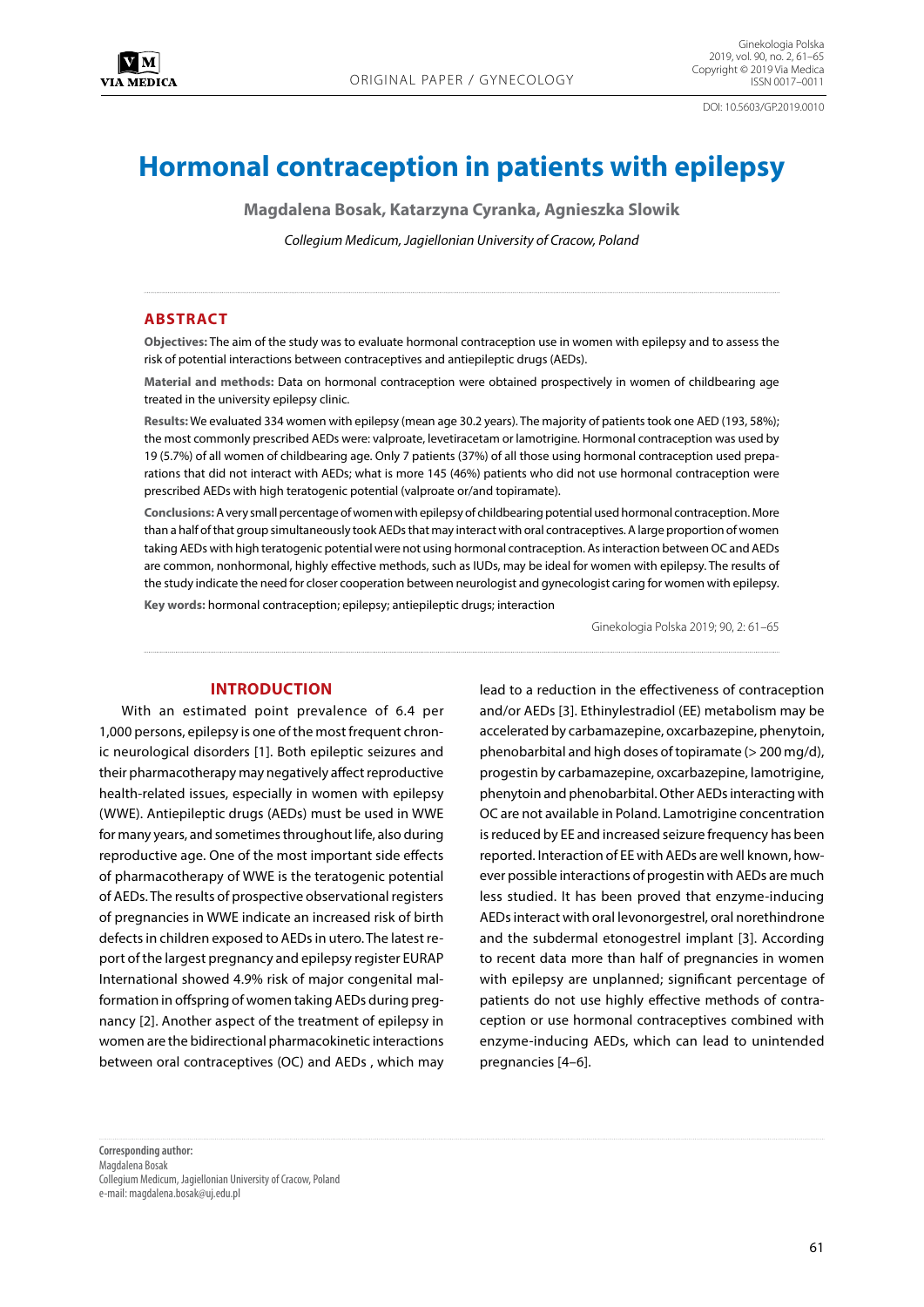## **Objectives**

The aim of the study was to evaluate hormonal contraception use in women with epilepsy and to assess the risk of potential interactions between contraceptives and antiepileptic drugs.

# **MATERIAL AND METHODS**

# **Study population**

The study included consecutive WWE of reproductive age (16–49 years) treated at the university epilepsy clinic between 01.08. 2017 and 31.08.2018. Participation in the study was offered to patients diagnosed with epilepsy as defined by the International League Against Epilepsy (ILAE) of 2014 [7]. Patients who did not agreed to participate, pregnant and breastfeeding patients, patients with primary amenorrhea and patients with concomitant psychogenic non-epileptic seizures were excluded from the study.

The study protocol was approved by the University Ethical Committee and all subjects gave their written consent to participate in the study.

## **Methods**

Demographic and epilepsy data were collected using a structured questionnaire and included: age, sex, age at the onset of epilepsy, type and frequency of seizures, AEDs treatment. The type of epilepsy was diagnosed on the basis of the interview, neurological examination, neuroimaging and electroencephalogram. Epilepsy type has been classified according to the new ILAE position paper on classification of epilepsies [8]. Data on hormonal contraception used by patients were obtained prospectively from patients during two subsequent visits to the clinic. The potential for interaction between AEDs and hormonal contraceptives has been assessed on the basis of Reimers et al. [3]. Enzyme-inducing AEDs used by studied women included carbamazepine, oxcarbazepine and topiramate > 200 mg daily.

## **RESULTS**

#### **Sample characteristics**

Among 405 female patients who were seen in the epilepsy clinic within the period of the study, 334 fertile women met the inclusion criteria and entered the study. The average age of the analyzed patients was  $30.2 (\pm 7.73)$ . 193 (57.8%) patients were on monotherapy, polytherapy was used in 141 (42.2%) of the studied women. The most commonly used AEDs included valproate, levetiracetam and lamotrigine. At the time of the assessment 127 (36.2%) of the patients were in remission. Counseling regarding the effective methods of contraception and the possible teratogenic effects of the medication on the fetus were documented in a written form in patients' health records in all WWE taking

# **Table 1. Clinical characteristics of the study patients**

| <b>Variable</b>                                                                                                                | $N = 334$                                             |  |  |  |
|--------------------------------------------------------------------------------------------------------------------------------|-------------------------------------------------------|--|--|--|
| Age [years]<br>Age at onset of epilepsy                                                                                        | 30.2 (16-49)<br>$15.0(1-43)$                          |  |  |  |
| Type of epilepsy<br>focal<br>genetic (idiopathic) generalized<br>combined focal & generalized or unknown                       | 227 (70.0%)<br>96 (28.7%)<br>11 (3.3%)                |  |  |  |
| Number of AEDs used<br>1<br>$\overline{2}$<br>$\overline{3}$<br>$\overline{4}$                                                 | 193 (57.8%)<br>104 (31.2%)<br>32 (9.6%)<br>$5(1.4\%)$ |  |  |  |
| Seizure frequency<br>more than 1 per month<br>less than 1 per month, more than 1 per year<br>less than 1 per year<br>$\bullet$ | 121 (36.2%)<br>86 (25.8%)<br>127 (38.0%)              |  |  |  |
| The most commonly used AEDs (in mono-or polytherapy)                                                                           |                                                       |  |  |  |
| Valproate<br>levetiracetam<br>lamotrigine<br>carbamazepine<br>topiramate                                                       | 135<br>121<br>98<br>56<br>39                          |  |  |  |
| Place of residence<br>village or town < 20 000<br>large town 20 000-100 000<br>city 100 000-1000 000<br>$\bullet$              | 198 (59.3%)<br>80 (24%)<br>56 (16.7%)                 |  |  |  |
| Education<br>none<br>primary school<br>$\bullet$<br>vocational/secondary school<br>$\bullet$<br>university degree<br>$\bullet$ | 68 (20.3%)<br>18 (5.4%)<br>201 (60.2%)<br>47 (14.1%)  |  |  |  |

valproate or/and topiramate and in 89% (297) of the whole group. Table 1 presents demographics, the characteristics of epilepsy and its treatment in the studied group.

## **Hormonal contraception**

Of the 334 WWE participating in the study, 19 (5.7%) patients in an average age of 27.6 (20–43) years reported the current use of hormonal contraception (18- combined hormonal contraceptive, 1 progestin-only pill). No women used hormonal patch, vaginal ring, implanted progestin or depomedroxyprogesterone. The precise characteristics of AEDs used by these patients as well as hormonal contraception are presented in Table 2.

Of the patients on OC, the majority (12; 63%) had a potential for drug-drug interactions. Only 7 women (37%) of all those on hormonal contraception used preparations that did not interact with AEDs. Additionally 7 patients used sex hormones for other indications (menstrual regulation or hormone replacement therapy): 2 patients — dydrogesterone, 2 — progesterone, 1 — estradiol, 1 — estradiol / norethisterone, 1 — estradiol / norgestrel. All patients from this group were on non-enzyme-inducing AEDs (LEV, VPA, VGB).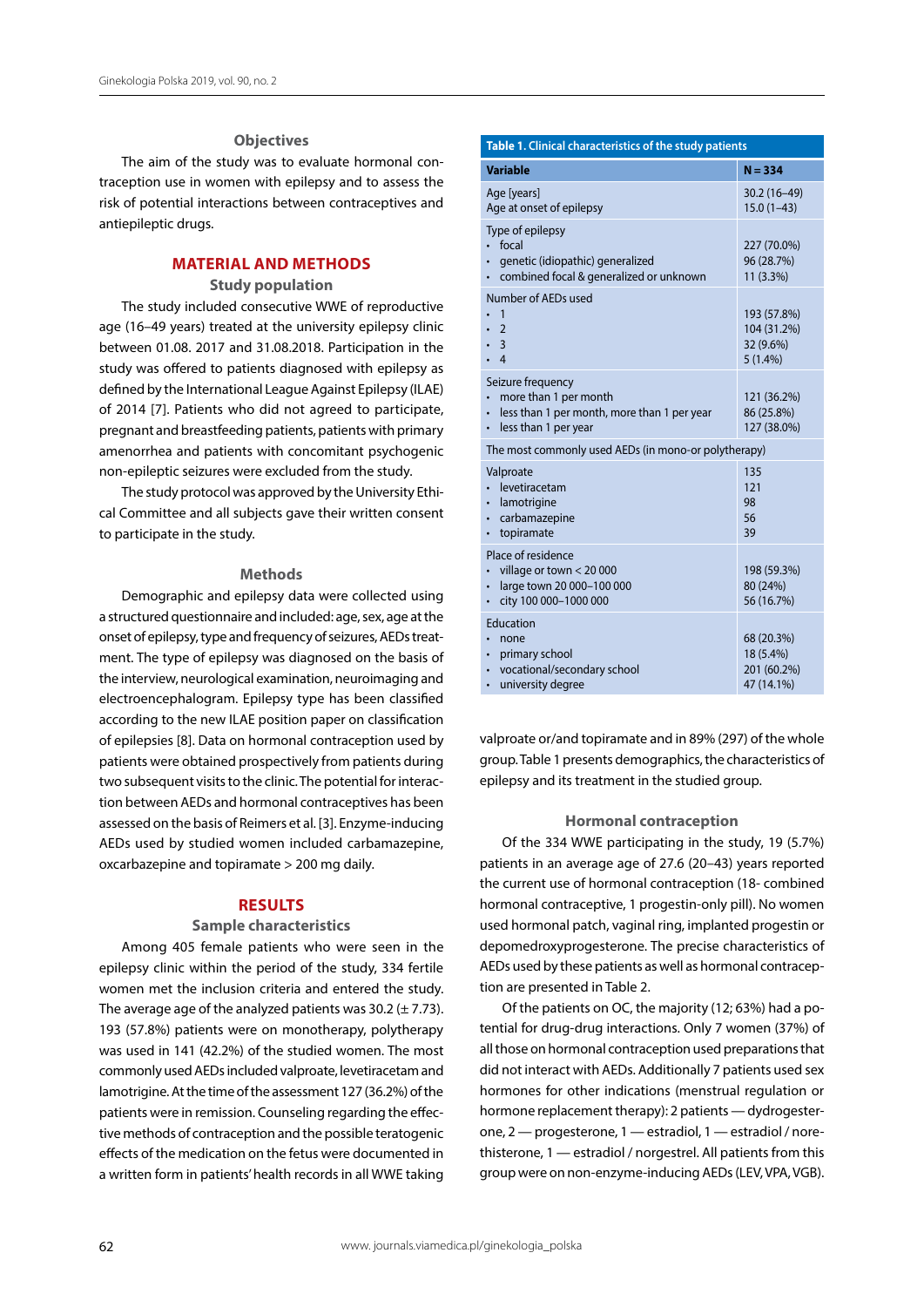| Table 2. Hormonal contraceptives, AEDs and interaction risk in the studied patients |                  |              |                               |
|-------------------------------------------------------------------------------------|------------------|--------------|-------------------------------|
| <b>AEDs</b>                                                                         | <b>Estrogen</b>  | Progestogen  | Interaction risk <sup>a</sup> |
| <b>OXC</b>                                                                          | estradiol        | nomegestrol  | $\mathbf{1}$                  |
| <b>CBZ</b>                                                                          | ethinylestradiol | norgestimate | $\mathbf{1}$                  |
| <b>LTG</b>                                                                          | ethinylestradiol | gestodene    | $\overline{2}$                |
| LEV                                                                                 | ethinylestradiol | gestodene    | 3                             |
| LEV OXC                                                                             | ethinylestradiol | gestodene    | 1                             |
| <b>OXC</b>                                                                          | ethinylestradiol | gestodene    | 1                             |
| LEV                                                                                 | ethinylestradiol | norgestimate | $\overline{3}$                |
| <b>VPA</b>                                                                          | ethinylestradiol | norgestimate | 3                             |
| <b>LEV LTG</b>                                                                      | ethinylestradiol | drospirenone | $\overline{2}$                |
| <b>VPA LTG LEV</b>                                                                  | ethinylestradiol | norgestimate | $\overline{2}$                |
| <b>VPA LEV</b>                                                                      | ethinylestradiol | norgestimate | $\overline{3}$                |
| <b>VPA</b>                                                                          | ethinylestradiol | norgestimate | 3                             |
| <b>VPA LTG</b>                                                                      | ethinylestradiol | gestodene    | $\overline{2}$                |
| <b>LTG</b>                                                                          | ethinylestradiol | dienogest    | $\overline{2}$                |
| <b>VPA</b>                                                                          | ethinylestradiol | gestodene    | $\overline{3}$                |
| <b>LTG</b>                                                                          | ethinylestradiol | norgestimate | $\overline{2}$                |
| <b>LTG</b>                                                                          | ethinylestradiol | gestodene    | $\overline{2}$                |
| <b>LTG VGB</b>                                                                      | ethinylestradiol | dienogest    | $\overline{2}$                |
| LEV                                                                                 |                  | desogestrel  | 3                             |

<sup>a</sup>1 — reduced efficacy of OC; 2 — decreased concentration of AED; 3 — without clinically significant interactions; abbreviations: CBZ — carbamazepine; LTG — lamotrigine; LEV — levetiracetam; OXC — oxcarbazepine; VPA — valproate; VGB — vigabatrin

# **AEDs with teratogenic potential**

Nearly half of the patients (145; 46%) who did not use hormonal contraceptives were on AEDs with known teratogenic potential (128 VPA, 17 TPM). In 68 patients of the initial cohort the future pregnancy was extremely unlikely due to concurrent severe disabilities (severe mental retardation, being in a nursing home, significant paresis). They were excluded from the analysis. The remaining group consisted of 266 women, of whom 19 (7.1%) used OC. Out of 247 WWE not using hormonal contraception, 84 (37%) were on AEDs with the highest risk of teratogenicity: VPA or TPM.

## **DISCUSSION**

Our work showed a very low percentage of WWE using hormonal contraceptives (5.7%). In a study of patients with epilepsy in the US, as many as 46.6% used hormonal contraception [5]. The results of study by Polish authors, focused on general population also showed a significantly higher percentage of OC usage in the Polish general population (31.2%) [9]. There may be several reasons for such a low percentage of OC usage in our cohort. With regard to religion, the vast majority of Polish population (88%) is Roman catholic and may accept only methods of natural family planning [10]. Only 14% of patients had a university degree and most of them (60%) lived in villages or small towns, these factor my negatively affect knowledge and availability of the effective contraceptive methods. Several other reasons may play a role in not using contraception by WWE: concerns about its efficacy and interactions with AEDs, sides effects of hormonal OC, menstrual problems and increased seizure frequency [11].

Every woman of childbearing age treated in our epilepsy clinic receives counseling on a contraception plan and on the teratogenicity of AEDs. Despite this, the proportion of patients using hormonal contraceptives is very low. In the case of using drugs with high risk of teratogenicity (VPA, TMP), the patient is counselled on effective methods of contraception during each subsequent visit, and a plan for changing the pharmacotherapy of epilepsy is also presented. Unfortunately, most patients, especially those who are in remission, do not agree to change therapy.

Furthermore, 60% of the patients taking oral contraceptives were on AEDs which could have significant pharmacokinetic interactions with hormonal preparations. These were: induction of hepatic metabolism of OC by CBZ or OXC, and thus the possibility of reducing the contraceptive effectiveness. The second, more frequent mechanism of interaction, involved the stimulation of UDP-glucuronyl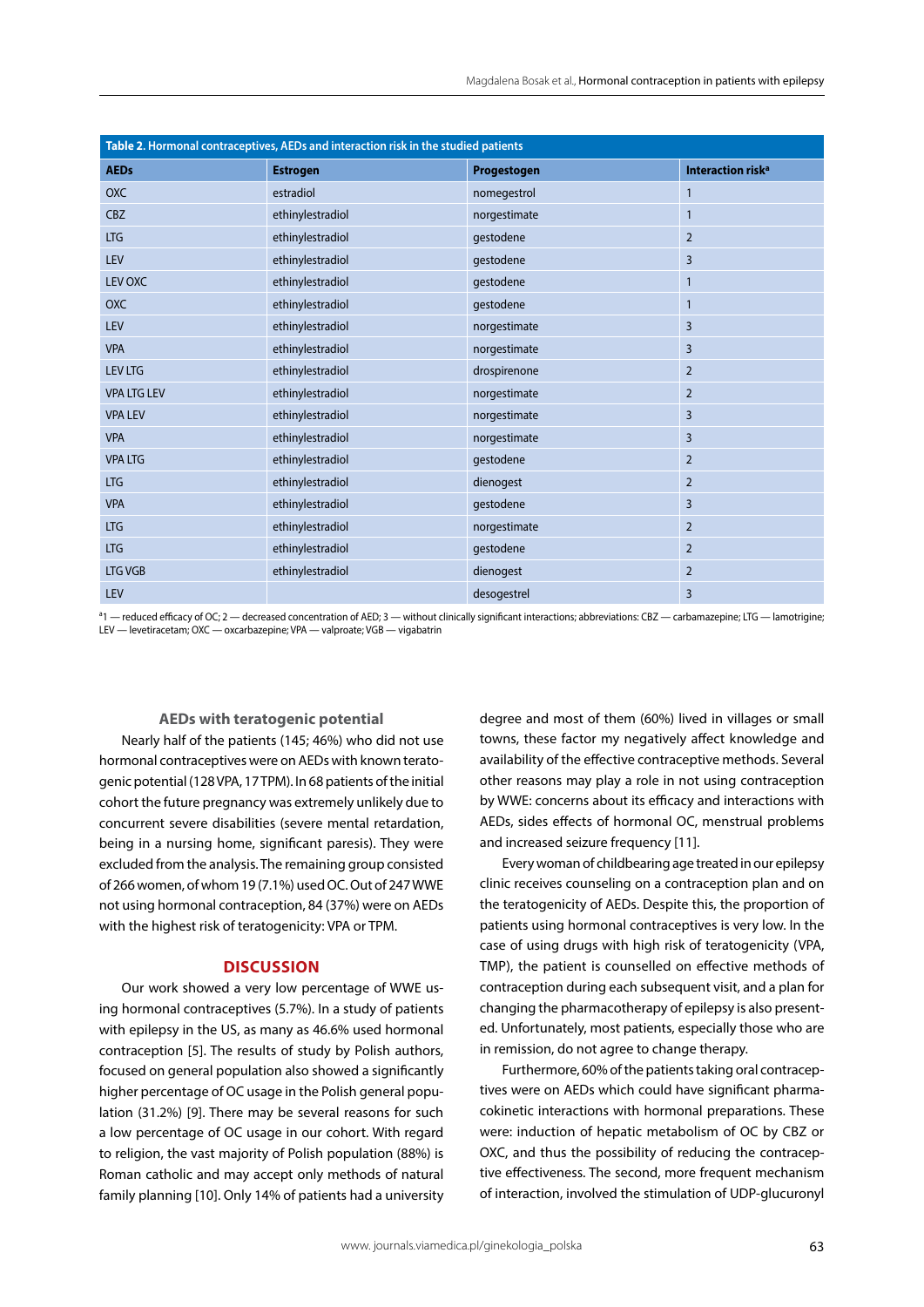transferase by the estrogen component of hormonal contraception, thereby reduction of the concentration and efficacy of lamotrigine. Our results are in line with the study of Bhakta et al. [4] and indicate that knowledge gaps exist in terms of the potential teratogenic effects of AEDs and pharmacokinetic interactions between AEDs and OC.

Out of 247 childbearing age women who could become pregnant and did not use hormonal contraception, 84 (37%) were on AEDs with the highest risk of teratogenicity: VPA or TPM. According to the recently published European Medicine Agency recommendation valproate must not be used in women able to have children unless the terms of a special pregnancy prevention programs are followed [12].

Appropriate counseling on the forms of hormonal contraception, suited for WWE expectations and needs is crucial for the selection of an optimal birth control method [11, 13]. Polish Society of Epileptology and Polish Gynecological Society have developed guidelines regarding management and care of WWE of childbearing potential, which underline the importance of counseling regarding contraceptive or pregnancy planning and the choice of AEDs [14].

Combined OC and progestin-only pill efficacy may be reduced by enzyme-inducing AEDs. Other hormonal contraceptive methods, such as medroxyprogesterone acetate depot injection, or implantable hormonal contraceptive may have some interaction with AEDs. Nonhormonal, highly effective methods, such as IUDs, may be ideal for women with epilepsy, since the contraceptive mechanism of IUDs is unaffected by changes in hepatic enzyme activity [14–16]. What's more, IUD poses a significantly lower risk for seizure increase in WWE than hormonal contraception [17]. In WWE using a hormonal-IUD, a levonorgestrel level seems to be unaffected by concomitant AEDs therapy [18]. The role of gynecologist in counseling on the forms of hormonal contraception is indispensable for appropriate management of WWE in childbearing age.

Our research has several disadvantages. First of all, it was carried out in a reference outpatient epilepsy clinic in which we treat patients with drug-resistant epilepsy often requiring polytherapy or using drugs with a higher potential for teratogenicity. For this reason, a group of patients may not be representative of the general population of women with epilepsy. The second disadvantage is the lack of a control group. Therefore, it can only be concluded indirectly that the frequency of OC usage in patients with epilepsy is lower than in the Polish population of women in reproductive age. Thirdly, information on the use of other methods of contraception, in particular highly effective methods, such as the intrauterine device (tubal ligation and vasectomy are legally prohibited in Poland), has not been collected. In the studies of Bakhta et al. [4] and Herzog et al. [5], IUD was used by 6.1% and 17% of WWE respectively.

# **CONCLUSIONS**

A very small percentage of WWE in reproductive age used oral hormonal contraception. The ones using contraception frequently applied method that had significant drug–drug interaction which reduced the effectiveness of OC or AED(s). A large proportion of women who were having AEDs with high risk of teratogenicity prescribed were not using hormonal contraception. It is advisable to create gynecological-neurological teams, caring for WWE in reproductive age, and to take care about continuous education of patients regarding effective methods of family planning and about improvement of methods of informing patients about the teratogenicity of AEDs. Nonhormonal, highly effective methods, such as IUDs, may be ideal for women with epilepsy.

## *Acknowledgements*

Magdalena Bosak: Project development, data collection, literature review, writing manuscript; Katarzyna Cyranka: literature review, writing manuscript; Agnieszka Słowik: literature review, writing manuscript, intellectual input.

## *Conflict of interest*

M. Bosak received honoraria for publications from Sanofi; honoraria for lectures, travel expenses and conference fees from Sanofi, Adamed, Teva Pharmaceutical, Neuraxpharm, Glenmark, UCB Pharma.

K. Cyranka reports no conflict of interest.

A. Słowik received honoraria for lectures from Bayer, Boehringer Ingelheim, Novartis, Polpharma, Bristol-Myers Squipp, Novartis, Biogen, Teva Pharmaceutical, Medtronic; for the participation in advisory meetings from Bayer, Boehringer Ingelheim, Novartis.

#### *Funding*

This publication was prepared without any external sources of funding.

#### **REFERENCES**

- 1. Jette N, Fiest KM, Sauro KM, et al. Prevalence and incidence of epilepsy: A systematic review and meta-analysis of international studies. Neurology. 2017; 88(3): 296–303, doi: [10.1212/WNL.0000000000003509](http://dx.doi.org/10.1212/WNL.0000000000003509), indexed in Pubmed: [27986877.](https://www.ncbi.nlm.nih.gov/pubmed/27986877)
- 2. EurapInternational http://eurapinternational. [http://eurapinterna](http://eurapinternational.org/wp-content/uploads/2018/09/Eurap_Report_May_2018.pdf)[tional.org/wp-content/uploads/2018/09/Eurap\\_Report\\_May\\_2018.](http://eurapinternational.org/wp-content/uploads/2018/09/Eurap_Report_May_2018.pdf) [pdf](http://eurapinternational.org/wp-content/uploads/2018/09/Eurap_Report_May_2018.pdf) (2018.09.15).
- 3. Reimers A, Brodtkorb E, Sabers A. Interactions between hormonal contraception and antiepileptic drugs: Clinical and mechanistic considerations. Seizure. 2015; 28: 66–70, doi: [10.1016/j.seizure.2015.03.006](http://dx.doi.org/10.1016/j.seizure.2015.03.006), indexed in Pubmed: [25843765.](https://www.ncbi.nlm.nih.gov/pubmed/25843765)
- 4. Bhakta J, Bainbridge J, Borgelt L. Teratogenic medications and concurrent contraceptive use in women of childbearing ability with epilepsy. Epilepsy Behav. 2015; 52(Pt A): 212–217, doi: [10.1016/j.](http://dx.doi.org/10.1016/j.yebeh.2015.08.004) [yebeh.2015.08.004,](http://dx.doi.org/10.1016/j.yebeh.2015.08.004) indexed in Pubmed: [26460786](https://www.ncbi.nlm.nih.gov/pubmed/26460786).
- 5. Herzog AG, Mandle HB, Cahill KE, et al. Contraceptive practices of women with epilepsy: Findings of the epilepsy birth control registry.